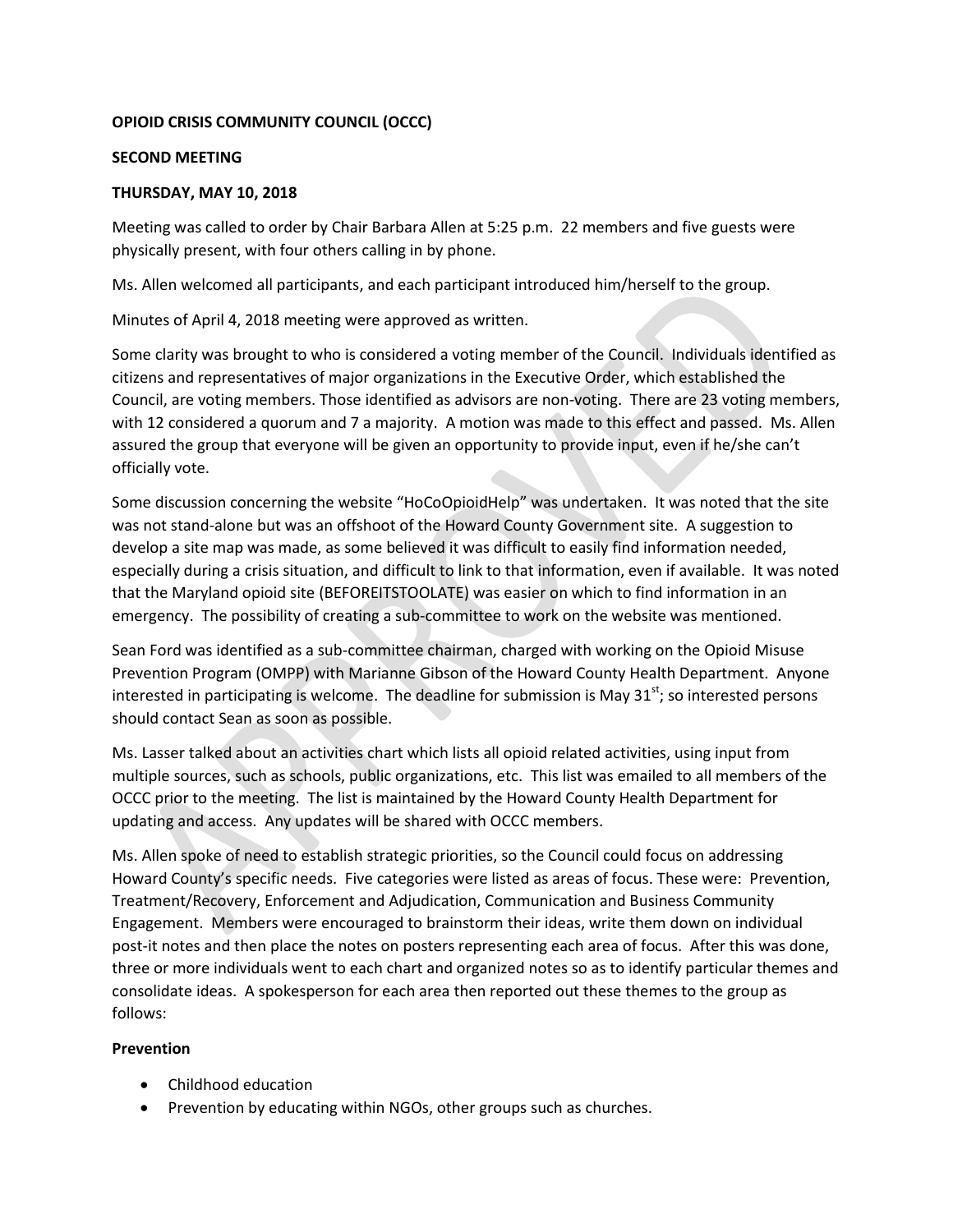- Physician education
- Parent education

### **Treatment/Recovery**

- More facilities, more beds, reduction of treatment cost
- Counseling both addicts and families
- Research drugs used in treatment, to establish success rates with each
- Use recovery process that works for each individual, not one size fits all approach.

# **Enforcement and Adjudication**

- Support of officers. Interaction at social events
- Evaluation at point of arrest
- Setting up fire stations as points for immediate referral and treatment
- Courts should be able to refer individuals for treatment
- Increased access to services.

#### **Communication**

- Create more social media opportunities to share information, including in multiple languages
- Need for provision of simple, accurate, clear and transparent information
- Expert liaison with professional to assist
- Audience specific provision of information, e.g. parents, school children, etc.
- Education on what is currently provided and used for pain management, with goal of providing non-addictive medications.

#### **Business Community Engagement**

- Provide education to increase awareness to employers.
- Host presentations, luncheons, coffees
- Work on employment opportunities for recovering individuals.
- Share real stories, experiences in businesses
- Solicit funds from businesses for dealing with opioid crisis
- Provide rides for those in recovery to treatment, work, etc.

LEAD, Law Enforcement Assisted Diversion, was discussed. Attendance last Saturday at an opioid awareness softball tournament (organized by the Howard County ROSC – Recovery Oriented Systems of Care) was very encouraging, as they had 100 participants. There is a HCPD event scheduled for May 22, but as yet they have not received any RSVP's. Theresa Collins will be forward to members for sharing.

Ms. Allen stressed that we can use programs already developed and active in other areas around the state and country as templates for implementing the Council's own ideas.

Homework was simply to keep thinking. Goals for next meeting not established yet, but will be promulgated.